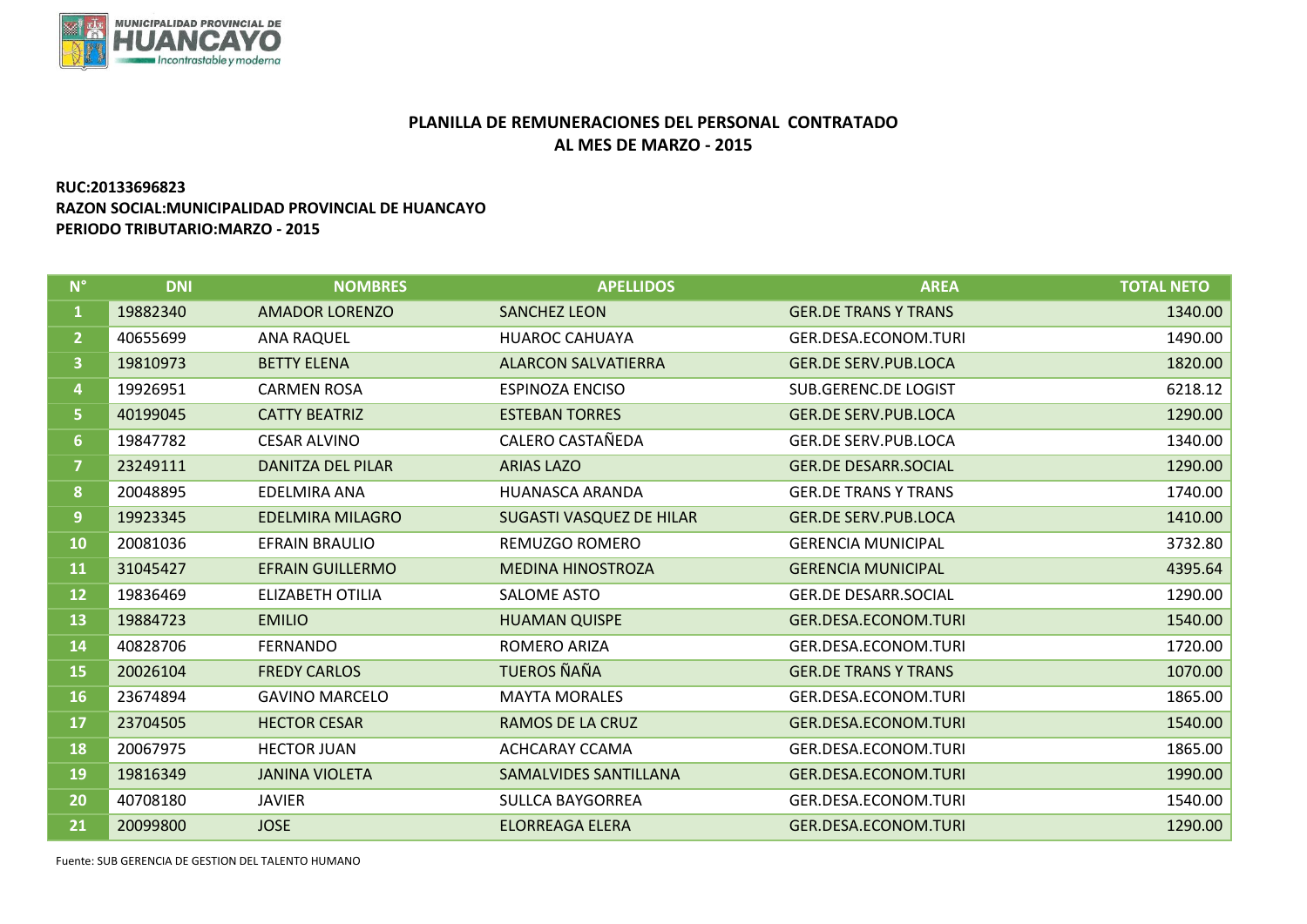

| 22 | 20055756 | <b>JOSE</b>               | HUAMAN MAYHUA            | <b>GER.DE SECRETARIA GENERAL</b> | 1290.00 |
|----|----------|---------------------------|--------------------------|----------------------------------|---------|
| 23 | 19996229 | <b>JUAN MANUEL</b>        | <b>MEZA CHILENO</b>      | <b>GER.DE DES.ECON.TURI</b>      | 1390.00 |
| 24 | 19880071 | <b>JULIAN</b>             | <b>HUARACA RAMOS</b>     | <b>GER.DE DESARR.SOCIAL</b>      | 1290.00 |
| 25 | 20112797 | <b>JULIO CESAR</b>        | NIETO TINOCO             | <b>GER.DE DESARR.SOCIAL</b>      | 1290.00 |
| 26 | 19990233 | <b>LIDA PILAR</b>         | ZACARIAS DE CALIXTO      | SUB GER DE LOGISTICA             | 1290.00 |
| 27 | 20079785 | <b>LUIS ALBERTO</b>       | <b>NUNEZ CUNYAS</b>      | GER.DESA.ECONOM.TURI             | 1865.00 |
| 28 | 20060784 | <b>MIGUEL</b>             | MALLCO RAMOS             | <b>GER.DE SERV.PUB.LOCA</b>      | 1290.00 |
| 29 | 20045759 | <b>PERCY WILLY</b>        | <b>GOMEZ MORALES</b>     | <b>GER.DE DES.ECON.TURI</b>      | 1290.00 |
| 30 | 23267760 | RAMIRO                    | <b>RAMOS ESPINOZA</b>    | GER.DESA.ECONOM.TURI             | 1290.00 |
| 31 | 20057165 | <b>RAUL</b>               | <b>HILARIO SOTO</b>      | <b>GER.DE SERV.PUB.LOCA</b>      | 1290.00 |
| 32 | 07328867 | <b>RAUL VIRGILIO</b>      | YARINSUECA GUTIERREZ     | GERE.SERV.PUB.LOCALE             | 1586.75 |
| 33 | 20032519 | <b>RUTH MIRIAM</b>        | <b>GARCIA RAMIREZ</b>    | <b>GER.DE TRANS Y TRANS</b>      | 1540.00 |
| 34 | 41977518 | SAMUEL                    | <b>GUTIERREZ TAPIA</b>   | GER.DESA.ECONOM.TURI             | 1870.00 |
| 35 | 20012704 | <b>SAMUEL ALBERTO</b>     | SALDAÑA AVILA            | <b>GER.DE SERV.PUB.LOCA</b>      | 1540.00 |
| 36 | 41945641 | <b>WILBER</b>             | <b>ANDIA ROJAS</b>       | GER.DESA.ECONOM.TURI             | 1070.00 |
| 37 | 20115455 | <b>JUAN CARLOS</b>        | <b>RAMOS ARCOS</b>       | <b>OBRERO LIMPIEZA PUBLICA</b>   | 4064.00 |
| 38 | 20066507 | <b>JUAN PAOLINO</b>       | DE LA CRUZ OSNAYO        | OBRERO LIMPIEZA PUBLICA          | 4064.00 |
| 39 | 20101048 | <b>JULIO</b>              | <b>HUAMAN HUATORONGO</b> | OBRERO LIMPIEZA PUBLICA          | 4064.00 |
| 40 | 20049492 | <b>NARDA BETTY</b>        | <b>QUISPE HILARION</b>   | OBRERO LIMPIEZA PUBLICA          | 5392.32 |
| 41 | 19828007 | <b>GUILLERMA</b>          | SEDANO DE LA CRUZ        | <b>OBRERO LIMPIEZA PUBLICA</b>   | 3914.00 |
| 42 | 23470724 | <b>EDGAR</b>              | ROJAS SANCHEZ            | OBRERO LIMPIEZA PUBLICA          | 5362.88 |
| 43 | 19977791 | <b>TEODOSIO</b>           | <b>ROJAS HUARCAYA</b>    | <b>OBRERO LIMPIEZA PUBLICA</b>   | 5362.88 |
| 44 | 19830865 | ALFREDO JOSE              | <b>VILLALBA ALFARO</b>   | OBRERO LIMPIEZA PUBLICA          | 4064.00 |
| 45 | 19834918 | <b>ISAAC</b>              | <b>COZ GABRIEL</b>       | <b>OBRERO LIMPIEZA PUBLICA</b>   | 3778.00 |
| 46 | 19910995 | <b>EDGARDO ORACIO</b>     | <b>VALERIO GOMEZ</b>     | OBRERO LIMPIEZA PUBLICA          | 5362.88 |
| 47 | 20091114 | <b>CONSTANTINO MIGUEL</b> | <b>GARCIA GARCIA</b>     | <b>OBRERO LIMPIEZA PUBLICA</b>   | 1964.00 |
| 48 | 20058076 | <b>FIDEL MARINO</b>       | PEREZ VARGAS             | OBRERO LIMPIEZA PUBLICA          | 1964.00 |
| 49 | 19996831 | <b>FORTUNATO</b>          | <b>QUINTO QUISPE</b>     | <b>OBRERO LIMPIEZA PUBLICA</b>   | 1889.00 |
| 50 | 20088750 | <b>JOSE ANTONIO</b>       | <b>ZUASNABAR TOVAR</b>   | <b>TRABAJADOR SERVICIOS</b>      | 2768.19 |
| 51 | 20067921 | <b>ANGEL ALFONSO</b>      | <b>BOGATICH ROMERO</b>   | <b>TRABAJADOR SERVICIOS</b>      | 1919.00 |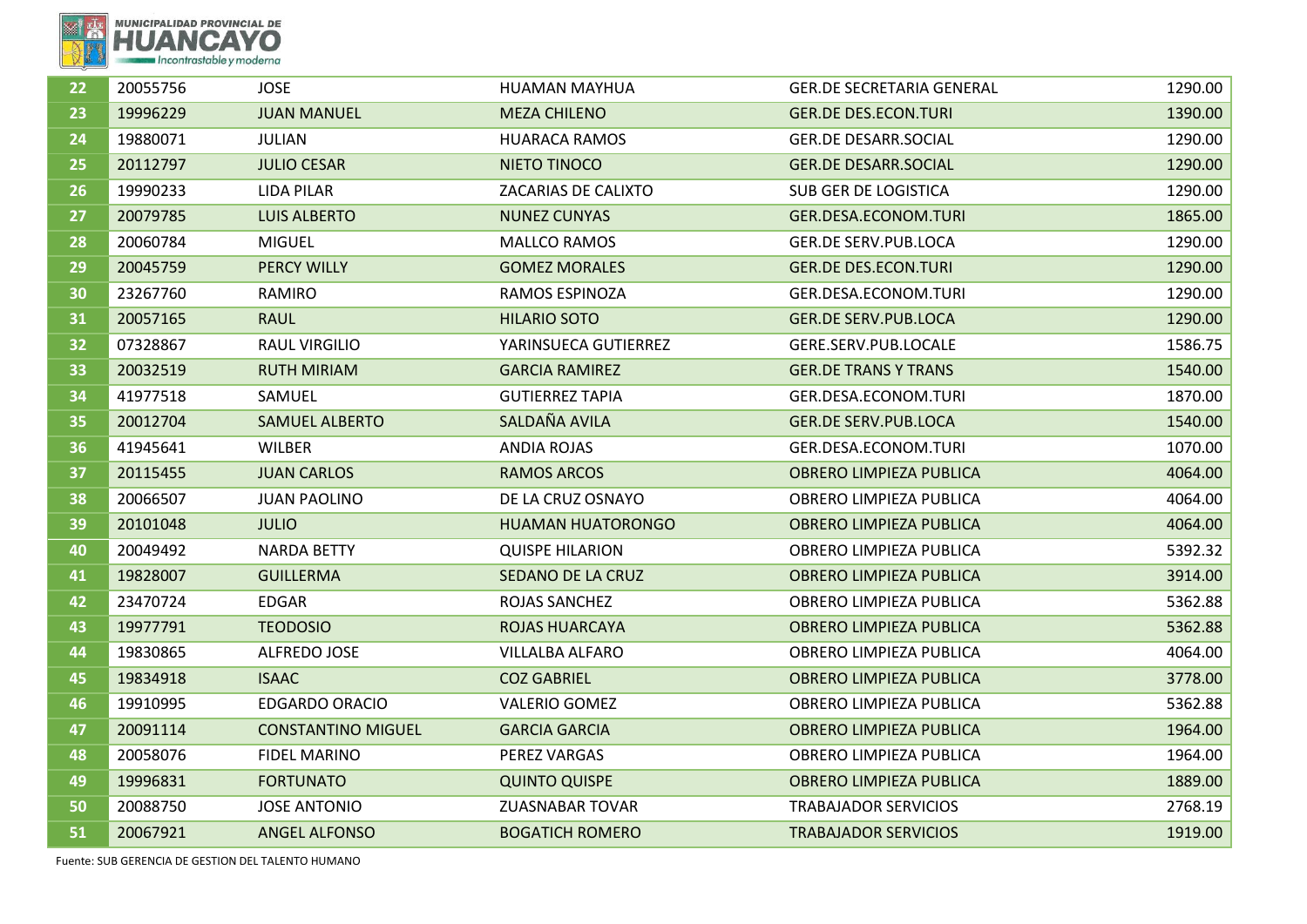

| 53<br>19977851<br>1944.00<br><b>OSCAR JAIME</b><br><b>SEDANO ARTEZANO</b><br><b>OBRERO LIMPIEZA PUBLICA</b><br>54<br>20047365<br>1944.00<br><b>EDGAR</b><br>ROJAS HUARCAYA<br>OBRERO LIMPIEZA PUBLICA<br>55<br><b>OBRERO LIMPIEZA PUBLICA</b><br>20107018<br><b>MAGALY</b><br>DE LA CRUZ PEREZ<br>1944.00<br>56<br>1869.00<br>19991204<br><b>FAUSTINO</b><br><b>GUTIERREZ PORRAS</b><br>SERVICIOS-JARDINERO<br>57<br>19804985<br><b>CARMELA</b><br><b>CHAUPIS PRUDENCIO</b><br>SERVICIOS-JARDINERO<br>1944.00<br>58<br><b>CONTRERAS VILCA</b><br>SERVICIOS-LIMPIEZA PUBLIC<br>20105620<br><b>ROSALINA</b><br>1944.00<br>SERVICIOS-LIMPIEZA PUBLIC<br>59<br>19829117<br><b>ELIZABETH</b><br>SOCUALAYA BAUTISTA<br>1869.00<br>60<br>1869.00<br>20090364<br><b>SANTANA TUNQUE</b><br><b>TRABAJADOR SERVICIOS</b><br>MAXIMILIANA<br>61<br><b>FREDY</b><br><b>TRABAJADOR SERVICIOS</b><br>1884.00<br>20121112<br><b>CORAZON FELIX</b><br>62<br>20001865<br><b>JESUS</b><br><b>CENTENO SALAZAR</b><br><b>TRABAJADOR SERVICIOS</b><br>1994.00<br>63<br>20032978<br><b>TRUCIOS PARIONA</b><br><b>TRABAJADOR SERVICIOS</b><br>1994.00<br><b>JUAN</b><br>64<br>19928175<br><b>FRANCISCO EUSEBIO</b><br><b>LAZO SANABRIA</b><br><b>TRABAJADOR SERVICIOS</b><br>2692.38<br>2617.38<br>65<br>08291677<br><b>LUCIO MARCOS</b><br><b>MEZA VELIZ</b><br><b>OBRERO RELLENO SANITARIO</b><br>1884.00<br>66<br>40678702<br>REYNALDO MARCELINO<br><b>CUBA ACUNA</b><br><b>OBRERO VIGILANTE</b><br>67<br>1884.00<br>19994616<br><b>CECILIA ELVIRA</b><br><b>PORRAS MARAVI</b><br>OBRERO(LIMP.PUBLICA)<br>68<br>20024390<br><b>MAXIMO</b><br>AYALA IRRAZABAL<br>OBRERO(LIMP.PUBLICA)<br>1884.00<br>69<br>19837726<br><b>JUAN FRANCISCO</b><br><b>TOMAIRO ROA</b><br>OBRERO(LIMP.PUBLICA)<br>1884.00<br>PORTA ORIHUELA<br><b>CHOFER</b><br>1984.00<br>70<br>19844223<br><b>HERACLEO</b><br>71<br>19883249<br><b>ADRIAN</b><br><b>OPERADOR DE MAQUINA</b><br>2084.00<br><b>HUANQUIS QUISPE</b><br>72<br><b>SILVIA</b><br>2581.44<br>23716409<br>HUAMAN CARBAJAL<br>OBRERO(LIMP.PUBLICA)<br>73<br>2444.38<br>19891303<br>ANSELMO<br><b>MATO RAMOS</b><br><b>OBRERO(PARQUES Y JARDINES</b><br>74<br>1884.00<br>20038198<br><b>JUAN CARLOS</b><br>LEGUIA PACHECO<br><b>OBRERO(PARQUES Y JARDINES</b><br>75<br>20020337<br><b>TEODORO</b><br><b>AYALA IRRAZABAL</b><br><b>OBRERO(PARQUES Y JARDINES</b><br>2052.00<br>76<br>19840629<br><b>JOSE LUIS</b><br><b>RODRIGUEZ SOCA</b><br><b>OBRERO(PARQUES Y JARDINES</b><br>2617.38<br>1884.00<br>77<br>80564626<br><b>MARCELINO VICTOR</b><br><b>CONTRERAS PALACIOS</b><br><b>OBRERO(PARQUES Y JARDINES</b><br>78<br>20896080<br><b>CONDOR QUISPE</b><br><b>OBRERO</b><br>2617.38<br><b>GENARO</b><br>1884.00<br>79<br>80017696<br>PEDRO RAYMUNDO<br>POMA SOTO<br><b>OBRERO</b><br>LAURA MUÑOZ<br>80<br><b>OBRERO</b><br>2109.00<br>20091111<br><b>HERMINIO</b><br>81<br><b>LUCAS</b><br><b>RIVERA VARGAS</b><br><b>OBRERO</b><br>1720.00<br>19813844 | 52 | 19844870 | <b>MOISES</b> | <b>ESPINOZA GARCIA</b> | <b>TRABAJADOR SERVICIOS</b> | 1919.00 |
|-------------------------------------------------------------------------------------------------------------------------------------------------------------------------------------------------------------------------------------------------------------------------------------------------------------------------------------------------------------------------------------------------------------------------------------------------------------------------------------------------------------------------------------------------------------------------------------------------------------------------------------------------------------------------------------------------------------------------------------------------------------------------------------------------------------------------------------------------------------------------------------------------------------------------------------------------------------------------------------------------------------------------------------------------------------------------------------------------------------------------------------------------------------------------------------------------------------------------------------------------------------------------------------------------------------------------------------------------------------------------------------------------------------------------------------------------------------------------------------------------------------------------------------------------------------------------------------------------------------------------------------------------------------------------------------------------------------------------------------------------------------------------------------------------------------------------------------------------------------------------------------------------------------------------------------------------------------------------------------------------------------------------------------------------------------------------------------------------------------------------------------------------------------------------------------------------------------------------------------------------------------------------------------------------------------------------------------------------------------------------------------------------------------------------------------------------------------------------------------------------------------------------------------------------------------------------------------------------------------------------------------------------------------------------------------------------------------------------------------------------------------------------------------------------------------------------------------------------------------------------------------------------------------------------------------------------------------------------|----|----------|---------------|------------------------|-----------------------------|---------|
|                                                                                                                                                                                                                                                                                                                                                                                                                                                                                                                                                                                                                                                                                                                                                                                                                                                                                                                                                                                                                                                                                                                                                                                                                                                                                                                                                                                                                                                                                                                                                                                                                                                                                                                                                                                                                                                                                                                                                                                                                                                                                                                                                                                                                                                                                                                                                                                                                                                                                                                                                                                                                                                                                                                                                                                                                                                                                                                                                                         |    |          |               |                        |                             |         |
|                                                                                                                                                                                                                                                                                                                                                                                                                                                                                                                                                                                                                                                                                                                                                                                                                                                                                                                                                                                                                                                                                                                                                                                                                                                                                                                                                                                                                                                                                                                                                                                                                                                                                                                                                                                                                                                                                                                                                                                                                                                                                                                                                                                                                                                                                                                                                                                                                                                                                                                                                                                                                                                                                                                                                                                                                                                                                                                                                                         |    |          |               |                        |                             |         |
|                                                                                                                                                                                                                                                                                                                                                                                                                                                                                                                                                                                                                                                                                                                                                                                                                                                                                                                                                                                                                                                                                                                                                                                                                                                                                                                                                                                                                                                                                                                                                                                                                                                                                                                                                                                                                                                                                                                                                                                                                                                                                                                                                                                                                                                                                                                                                                                                                                                                                                                                                                                                                                                                                                                                                                                                                                                                                                                                                                         |    |          |               |                        |                             |         |
|                                                                                                                                                                                                                                                                                                                                                                                                                                                                                                                                                                                                                                                                                                                                                                                                                                                                                                                                                                                                                                                                                                                                                                                                                                                                                                                                                                                                                                                                                                                                                                                                                                                                                                                                                                                                                                                                                                                                                                                                                                                                                                                                                                                                                                                                                                                                                                                                                                                                                                                                                                                                                                                                                                                                                                                                                                                                                                                                                                         |    |          |               |                        |                             |         |
|                                                                                                                                                                                                                                                                                                                                                                                                                                                                                                                                                                                                                                                                                                                                                                                                                                                                                                                                                                                                                                                                                                                                                                                                                                                                                                                                                                                                                                                                                                                                                                                                                                                                                                                                                                                                                                                                                                                                                                                                                                                                                                                                                                                                                                                                                                                                                                                                                                                                                                                                                                                                                                                                                                                                                                                                                                                                                                                                                                         |    |          |               |                        |                             |         |
|                                                                                                                                                                                                                                                                                                                                                                                                                                                                                                                                                                                                                                                                                                                                                                                                                                                                                                                                                                                                                                                                                                                                                                                                                                                                                                                                                                                                                                                                                                                                                                                                                                                                                                                                                                                                                                                                                                                                                                                                                                                                                                                                                                                                                                                                                                                                                                                                                                                                                                                                                                                                                                                                                                                                                                                                                                                                                                                                                                         |    |          |               |                        |                             |         |
|                                                                                                                                                                                                                                                                                                                                                                                                                                                                                                                                                                                                                                                                                                                                                                                                                                                                                                                                                                                                                                                                                                                                                                                                                                                                                                                                                                                                                                                                                                                                                                                                                                                                                                                                                                                                                                                                                                                                                                                                                                                                                                                                                                                                                                                                                                                                                                                                                                                                                                                                                                                                                                                                                                                                                                                                                                                                                                                                                                         |    |          |               |                        |                             |         |
|                                                                                                                                                                                                                                                                                                                                                                                                                                                                                                                                                                                                                                                                                                                                                                                                                                                                                                                                                                                                                                                                                                                                                                                                                                                                                                                                                                                                                                                                                                                                                                                                                                                                                                                                                                                                                                                                                                                                                                                                                                                                                                                                                                                                                                                                                                                                                                                                                                                                                                                                                                                                                                                                                                                                                                                                                                                                                                                                                                         |    |          |               |                        |                             |         |
|                                                                                                                                                                                                                                                                                                                                                                                                                                                                                                                                                                                                                                                                                                                                                                                                                                                                                                                                                                                                                                                                                                                                                                                                                                                                                                                                                                                                                                                                                                                                                                                                                                                                                                                                                                                                                                                                                                                                                                                                                                                                                                                                                                                                                                                                                                                                                                                                                                                                                                                                                                                                                                                                                                                                                                                                                                                                                                                                                                         |    |          |               |                        |                             |         |
|                                                                                                                                                                                                                                                                                                                                                                                                                                                                                                                                                                                                                                                                                                                                                                                                                                                                                                                                                                                                                                                                                                                                                                                                                                                                                                                                                                                                                                                                                                                                                                                                                                                                                                                                                                                                                                                                                                                                                                                                                                                                                                                                                                                                                                                                                                                                                                                                                                                                                                                                                                                                                                                                                                                                                                                                                                                                                                                                                                         |    |          |               |                        |                             |         |
|                                                                                                                                                                                                                                                                                                                                                                                                                                                                                                                                                                                                                                                                                                                                                                                                                                                                                                                                                                                                                                                                                                                                                                                                                                                                                                                                                                                                                                                                                                                                                                                                                                                                                                                                                                                                                                                                                                                                                                                                                                                                                                                                                                                                                                                                                                                                                                                                                                                                                                                                                                                                                                                                                                                                                                                                                                                                                                                                                                         |    |          |               |                        |                             |         |
|                                                                                                                                                                                                                                                                                                                                                                                                                                                                                                                                                                                                                                                                                                                                                                                                                                                                                                                                                                                                                                                                                                                                                                                                                                                                                                                                                                                                                                                                                                                                                                                                                                                                                                                                                                                                                                                                                                                                                                                                                                                                                                                                                                                                                                                                                                                                                                                                                                                                                                                                                                                                                                                                                                                                                                                                                                                                                                                                                                         |    |          |               |                        |                             |         |
|                                                                                                                                                                                                                                                                                                                                                                                                                                                                                                                                                                                                                                                                                                                                                                                                                                                                                                                                                                                                                                                                                                                                                                                                                                                                                                                                                                                                                                                                                                                                                                                                                                                                                                                                                                                                                                                                                                                                                                                                                                                                                                                                                                                                                                                                                                                                                                                                                                                                                                                                                                                                                                                                                                                                                                                                                                                                                                                                                                         |    |          |               |                        |                             |         |
|                                                                                                                                                                                                                                                                                                                                                                                                                                                                                                                                                                                                                                                                                                                                                                                                                                                                                                                                                                                                                                                                                                                                                                                                                                                                                                                                                                                                                                                                                                                                                                                                                                                                                                                                                                                                                                                                                                                                                                                                                                                                                                                                                                                                                                                                                                                                                                                                                                                                                                                                                                                                                                                                                                                                                                                                                                                                                                                                                                         |    |          |               |                        |                             |         |
|                                                                                                                                                                                                                                                                                                                                                                                                                                                                                                                                                                                                                                                                                                                                                                                                                                                                                                                                                                                                                                                                                                                                                                                                                                                                                                                                                                                                                                                                                                                                                                                                                                                                                                                                                                                                                                                                                                                                                                                                                                                                                                                                                                                                                                                                                                                                                                                                                                                                                                                                                                                                                                                                                                                                                                                                                                                                                                                                                                         |    |          |               |                        |                             |         |
|                                                                                                                                                                                                                                                                                                                                                                                                                                                                                                                                                                                                                                                                                                                                                                                                                                                                                                                                                                                                                                                                                                                                                                                                                                                                                                                                                                                                                                                                                                                                                                                                                                                                                                                                                                                                                                                                                                                                                                                                                                                                                                                                                                                                                                                                                                                                                                                                                                                                                                                                                                                                                                                                                                                                                                                                                                                                                                                                                                         |    |          |               |                        |                             |         |
|                                                                                                                                                                                                                                                                                                                                                                                                                                                                                                                                                                                                                                                                                                                                                                                                                                                                                                                                                                                                                                                                                                                                                                                                                                                                                                                                                                                                                                                                                                                                                                                                                                                                                                                                                                                                                                                                                                                                                                                                                                                                                                                                                                                                                                                                                                                                                                                                                                                                                                                                                                                                                                                                                                                                                                                                                                                                                                                                                                         |    |          |               |                        |                             |         |
|                                                                                                                                                                                                                                                                                                                                                                                                                                                                                                                                                                                                                                                                                                                                                                                                                                                                                                                                                                                                                                                                                                                                                                                                                                                                                                                                                                                                                                                                                                                                                                                                                                                                                                                                                                                                                                                                                                                                                                                                                                                                                                                                                                                                                                                                                                                                                                                                                                                                                                                                                                                                                                                                                                                                                                                                                                                                                                                                                                         |    |          |               |                        |                             |         |
|                                                                                                                                                                                                                                                                                                                                                                                                                                                                                                                                                                                                                                                                                                                                                                                                                                                                                                                                                                                                                                                                                                                                                                                                                                                                                                                                                                                                                                                                                                                                                                                                                                                                                                                                                                                                                                                                                                                                                                                                                                                                                                                                                                                                                                                                                                                                                                                                                                                                                                                                                                                                                                                                                                                                                                                                                                                                                                                                                                         |    |          |               |                        |                             |         |
|                                                                                                                                                                                                                                                                                                                                                                                                                                                                                                                                                                                                                                                                                                                                                                                                                                                                                                                                                                                                                                                                                                                                                                                                                                                                                                                                                                                                                                                                                                                                                                                                                                                                                                                                                                                                                                                                                                                                                                                                                                                                                                                                                                                                                                                                                                                                                                                                                                                                                                                                                                                                                                                                                                                                                                                                                                                                                                                                                                         |    |          |               |                        |                             |         |
|                                                                                                                                                                                                                                                                                                                                                                                                                                                                                                                                                                                                                                                                                                                                                                                                                                                                                                                                                                                                                                                                                                                                                                                                                                                                                                                                                                                                                                                                                                                                                                                                                                                                                                                                                                                                                                                                                                                                                                                                                                                                                                                                                                                                                                                                                                                                                                                                                                                                                                                                                                                                                                                                                                                                                                                                                                                                                                                                                                         |    |          |               |                        |                             |         |
|                                                                                                                                                                                                                                                                                                                                                                                                                                                                                                                                                                                                                                                                                                                                                                                                                                                                                                                                                                                                                                                                                                                                                                                                                                                                                                                                                                                                                                                                                                                                                                                                                                                                                                                                                                                                                                                                                                                                                                                                                                                                                                                                                                                                                                                                                                                                                                                                                                                                                                                                                                                                                                                                                                                                                                                                                                                                                                                                                                         |    |          |               |                        |                             |         |
|                                                                                                                                                                                                                                                                                                                                                                                                                                                                                                                                                                                                                                                                                                                                                                                                                                                                                                                                                                                                                                                                                                                                                                                                                                                                                                                                                                                                                                                                                                                                                                                                                                                                                                                                                                                                                                                                                                                                                                                                                                                                                                                                                                                                                                                                                                                                                                                                                                                                                                                                                                                                                                                                                                                                                                                                                                                                                                                                                                         |    |          |               |                        |                             |         |
|                                                                                                                                                                                                                                                                                                                                                                                                                                                                                                                                                                                                                                                                                                                                                                                                                                                                                                                                                                                                                                                                                                                                                                                                                                                                                                                                                                                                                                                                                                                                                                                                                                                                                                                                                                                                                                                                                                                                                                                                                                                                                                                                                                                                                                                                                                                                                                                                                                                                                                                                                                                                                                                                                                                                                                                                                                                                                                                                                                         |    |          |               |                        |                             |         |
|                                                                                                                                                                                                                                                                                                                                                                                                                                                                                                                                                                                                                                                                                                                                                                                                                                                                                                                                                                                                                                                                                                                                                                                                                                                                                                                                                                                                                                                                                                                                                                                                                                                                                                                                                                                                                                                                                                                                                                                                                                                                                                                                                                                                                                                                                                                                                                                                                                                                                                                                                                                                                                                                                                                                                                                                                                                                                                                                                                         |    |          |               |                        |                             |         |
|                                                                                                                                                                                                                                                                                                                                                                                                                                                                                                                                                                                                                                                                                                                                                                                                                                                                                                                                                                                                                                                                                                                                                                                                                                                                                                                                                                                                                                                                                                                                                                                                                                                                                                                                                                                                                                                                                                                                                                                                                                                                                                                                                                                                                                                                                                                                                                                                                                                                                                                                                                                                                                                                                                                                                                                                                                                                                                                                                                         |    |          |               |                        |                             |         |
|                                                                                                                                                                                                                                                                                                                                                                                                                                                                                                                                                                                                                                                                                                                                                                                                                                                                                                                                                                                                                                                                                                                                                                                                                                                                                                                                                                                                                                                                                                                                                                                                                                                                                                                                                                                                                                                                                                                                                                                                                                                                                                                                                                                                                                                                                                                                                                                                                                                                                                                                                                                                                                                                                                                                                                                                                                                                                                                                                                         |    |          |               |                        |                             |         |
|                                                                                                                                                                                                                                                                                                                                                                                                                                                                                                                                                                                                                                                                                                                                                                                                                                                                                                                                                                                                                                                                                                                                                                                                                                                                                                                                                                                                                                                                                                                                                                                                                                                                                                                                                                                                                                                                                                                                                                                                                                                                                                                                                                                                                                                                                                                                                                                                                                                                                                                                                                                                                                                                                                                                                                                                                                                                                                                                                                         |    |          |               |                        |                             |         |
|                                                                                                                                                                                                                                                                                                                                                                                                                                                                                                                                                                                                                                                                                                                                                                                                                                                                                                                                                                                                                                                                                                                                                                                                                                                                                                                                                                                                                                                                                                                                                                                                                                                                                                                                                                                                                                                                                                                                                                                                                                                                                                                                                                                                                                                                                                                                                                                                                                                                                                                                                                                                                                                                                                                                                                                                                                                                                                                                                                         |    |          |               |                        |                             |         |

Fuente: SUB GERENCIA DE GESTION DEL TALENTO HUMANO